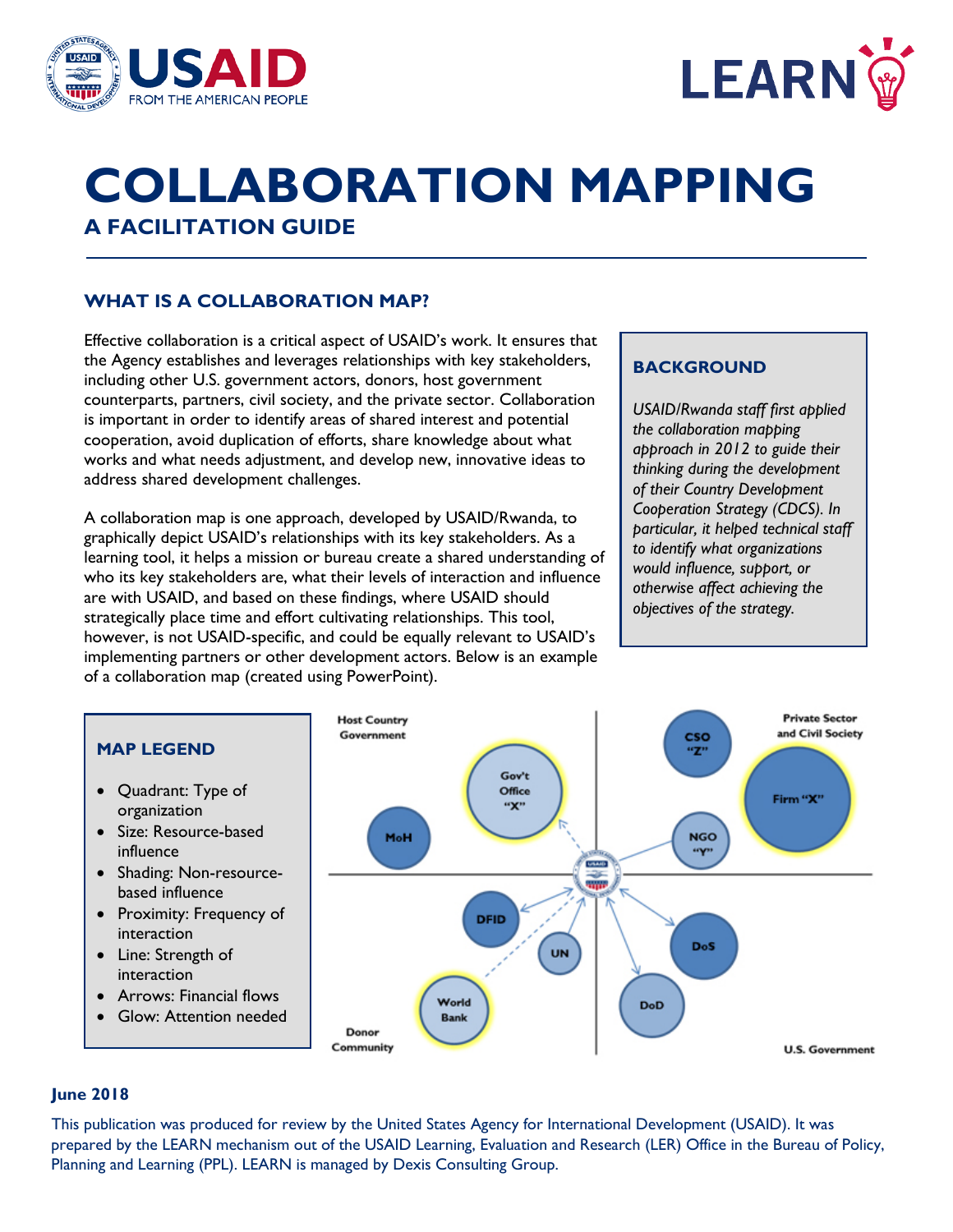# **WHEN TO USE COLLABORATION MAPS**

While USAID/Rwanda developed collaboration mapping in the context of the CDCS, the approach could be relevant at various times throughout the Program Cycle. Teams might consider developing a collaboration map for:

- CDCS development
- Project design
- Reflection on project or activity implementation
- Annual portfolio reviews
- Monitoring and evaluation of projects and activities
- Whenever donors and partners need to be convened around a common goal

Discussing and assessing relationships as a team can help USAID staff and implementing partners identify opportunities for teams to leverage their current relationships or establish new ones to identify or advance mission objectives. The visual result of a map then serves as a baseline, target-setter, and reminder of agreedupon strategic priorities throughout implementation. Having the collaboration map printed and displayed encourages a focus on strategic use of staff time and effort. Collaboration maps can also help coordinate efforts among various partners.

At a more individual level, the ability to identify working relationships, and to flag those which might be at risk as staff leave post or move positions, was a key incentive for using the tool in Rwanda. Also, although primarily designed as an internal tool for Development Objective (DO) teams, it can be used by partners to help define their own relationships and where they align with those of USAID.

## **COLLABORATION MAPPING TOOLS AND RESOURCES**

Collaboration maps can be drawn by hand, created with shapes in a software like PowerPoint, or produced with an interactive Excel-based worksheet that can automatically generate digital collaboration maps. The hand-drawn option might be preferable if the use of technology is inconvenient or not feasible. Hand-drawn maps might also be more appropriate if you need more customization: quadrants of different sizes to accommodate more stakeholders in certain categories, or the ability to include additional information beyond stakeholder labels. If you prefer a computer-generated map, the Excel worksheet can easily produce an editable digital version that you can adjust as necessary and copy and paste wherever and whenever you need. Using a program like PowerPoint will allow you to add lines/arrows connecting various stakeholders, which is not possible in Excel.

Due to different functionality available with the Excel worksheet, there may be slight differences between handdrawn and automated collaboration maps. Where there are differences, this facilitation guide notes them with further details in the next section.

You can find the Collaboration Mapping Excel Worksheet, as well as a webinar and a PowerPoint presentation for additional information, on USAID Learning Lab: [http://usaidlearninglab.org/library/collaboration-mapping.](http://usaidlearninglab.org/library/collaboration-mapping) For USAID staff, there are additional resources available on ProgramNet, including examples of collaboration maps: [https://programnet.usaid.gov/forum/collaboration-mapping-webinar-discussion-forum.](https://programnet.usaid.gov/forum/collaboration-mapping-webinar-discussion-forum) 

## **STEPS FOR CREATING A COLLABORATION MAP**

This is a group exercise, best done in a team environment, whether it is a DO team, a technical office, or a crosscutting team pulling from multiple offices. It is important to include any staff who will be contributing to the mission Goal, DO, Intermediate Result (IR), Sub-IR, Project, or Activity (referred to here as 'the objective' for simplicity) for which you are mapping stakeholder collaboration, since each person may have a different perspective and knowledge to offer. A facilitator should be chosen who can be a neutral voice to guide the process; this may be someone internal or external to the mission.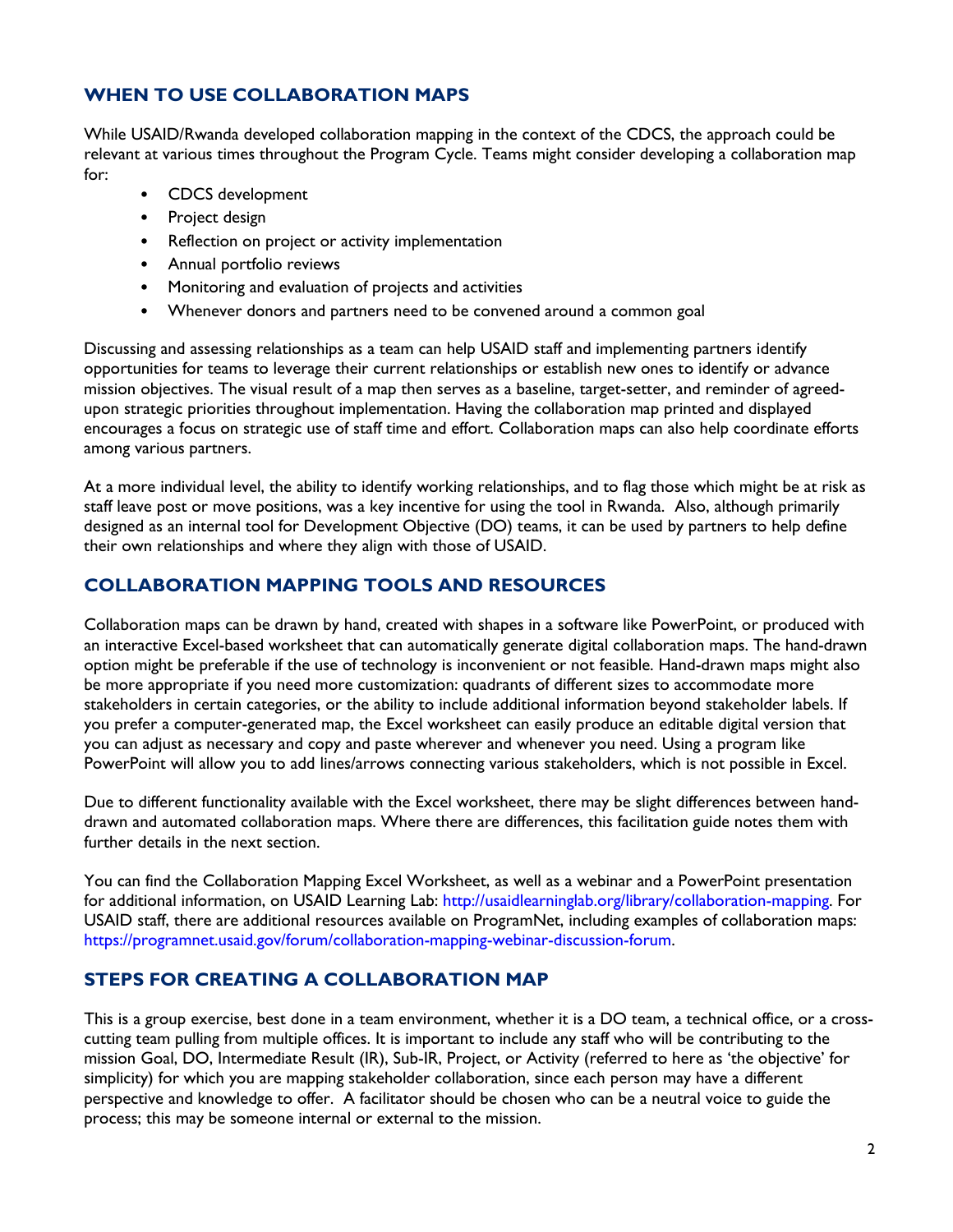Before beginning the collaboration mapping exercise, participants should be given clear communication on the purpose of the exercise so that they can adequately prepare. Staff may want to review documents related to the objective and other records of stakeholder interaction (e.g., minutes from partner meetings or email exchanges). While the mapping process will vary depending on the team size and complexity of analysis, the team should plan for a minimum of two hours together to create the first version.

The exercise includes the following general steps\*:

- 1. Define the objective for which you are mapping stakeholders
- 2. Identify the potential collaborators to include on your map
- 3. Take stock of the current relationship (frequency and strength of interaction)
- 4. Determine resource-based influence
- 5. Determine non-resource-based influence
- 6. Review and revise your collaboration map

Depending on your preference, you may decide to conduct your analysis (steps 2-5) before entering any information on your map. This may help your team to look at the data more objectively.

## **\* CUSTOMIZING YOUR MAP**

The Excel-based worksheet allows you to customize the stakeholder/ relationship dimensions you want to map. If there are characteristics other than current relationship, resourcebased influence, and/or non-resourcebased influence you want to capture, you can update the Excel worksheet to reflect those. See Annex A for more details.

As mentioned earlier, you can hand-draw your collaboration map, use a program like PowerPoint, or download and use the interactive Excel-based worksheet. Detailed instructions for the Collaboration Map Excel Worksheet are available in Annex A and in the Instructions tab of the worksheet itself.

# **1) Define the objective**

In order to set the context for the activity, it helps to be explicit about the mission Goal, DO, IR, Sub-IR, Project, or Activity the map will cover. Throughout the mapping activity, you can refer back to this objective in order to ensure that your stakeholder analysis is related to the scope of the map. For example, a certain stakeholder may be very influential for DO1, but if your collaboration map is tied to DO2, you may choose not to include them.

During this first step, it is also a good time to remind participants of the purpose of the collaboration map: to visually depict stakeholders in order to identify opportunities for teams to leverage their current relationships or establish new ones in support of the stated objective.

# **2) Identify all potential collaborators**

Begin by discussing which stakeholders have a stake in and/or influence over the achievement of a particular objective. It is important to focus on only one of these at a time in order to frame all of the questions below.

Answer as thoroughly as possible the basic question: Who are the stakeholders that have influence over the achievement of the objective? Divide potential collaborators into four categories; below are common categories, although the team should choose categories that suit their needs.

- Host Country Government
- Other USG
- Bilateral & Multilateral Organizations
- Civil Society
- Private Sector
- Implementing Partners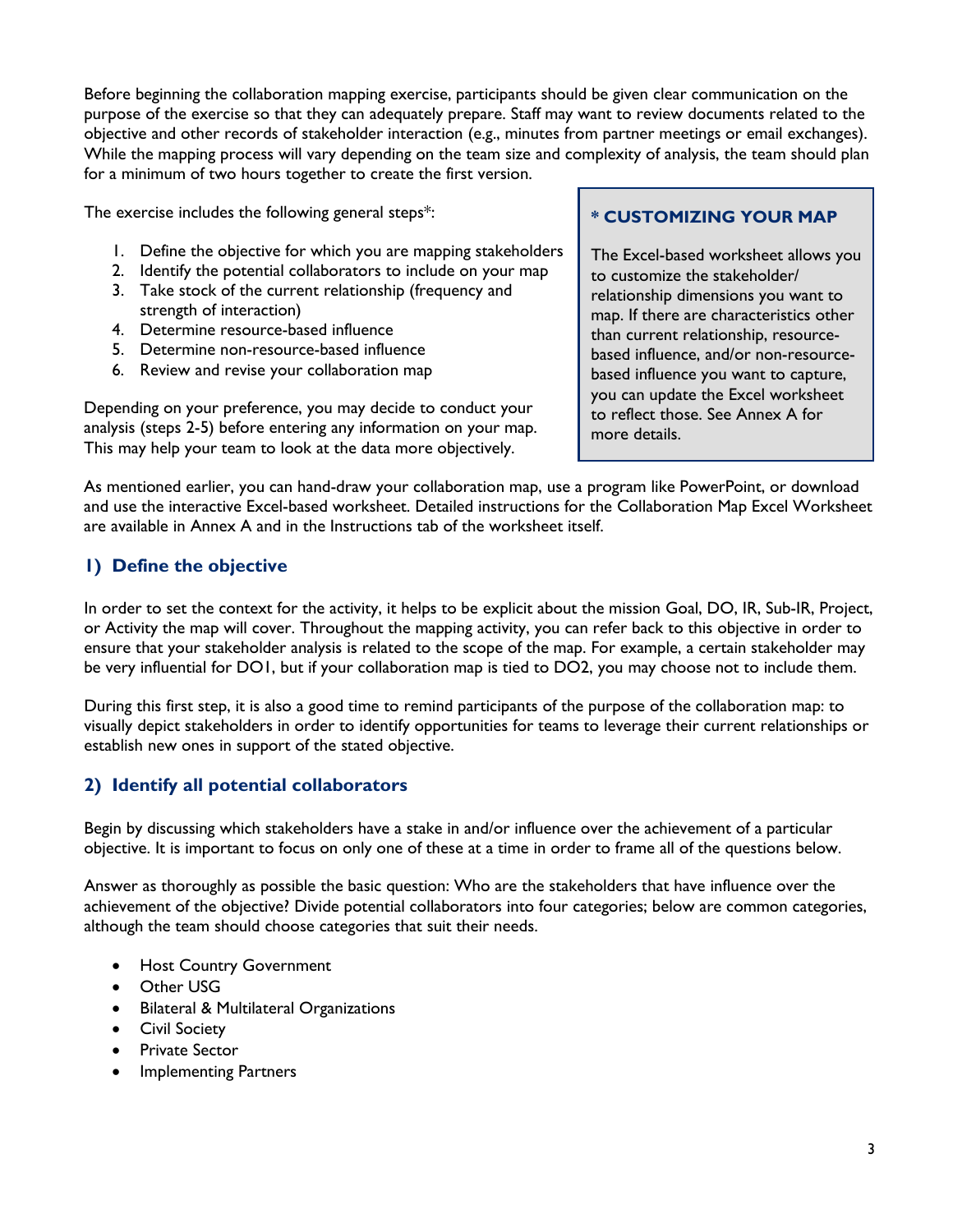The following are examples of guiding questions the team may want to consider to ensure they identify all of the stakeholders that should be included:

- 1. Who have we worked with in the past on similar or related topics?
- 2. Who else is already engaged on this issue?
- 3. Who has expertise, influence, or resources that could be leveraged to achieve our objective?
- 4. What other organizations also support the change we are seeking?
- 5. What other organizations may oppose the change we are seeking?

Questions often arise during this step about whether to include implementing partners and how to effectively represent interagency elements. Regarding the first question, feel free to include implementing partners if you are comfortable with the level of complexity (i.e., number of circles) it will add to your map. Implementing partners might be most relevant to the map when they have an assistance relationship with the mission and contribute to the achievement of the objective outside of USAID's funding. Interagency elements will likely need to be discussed as a group and a consensus reached about how to represent them.

**Steps 3-5 Note:** The Excel-based worksheet allows you to customize the map's three stakeholder /relationship dimensions. If you choose different dimensions than those listed here in steps 3-5, the guiding questions and point scales below will no longer apply.

#### **3) Take stock of the current relationship**

i) **Frequency of interaction:** Next, determine the current status of the relationship between each potential collaborator and the USAID team creating the collaboration map. Take each potential collaborator and score them according to how much interaction currently takes place between USAID and the stakeholder. These scores should be selected based on an open discussion during which staff share their perspectives. It is possible that each person has unique information that would change how they would rank the current interaction with stakeholders. Have each participating staff member rank each of the potential collaborators on a 10-point scale according to the following:

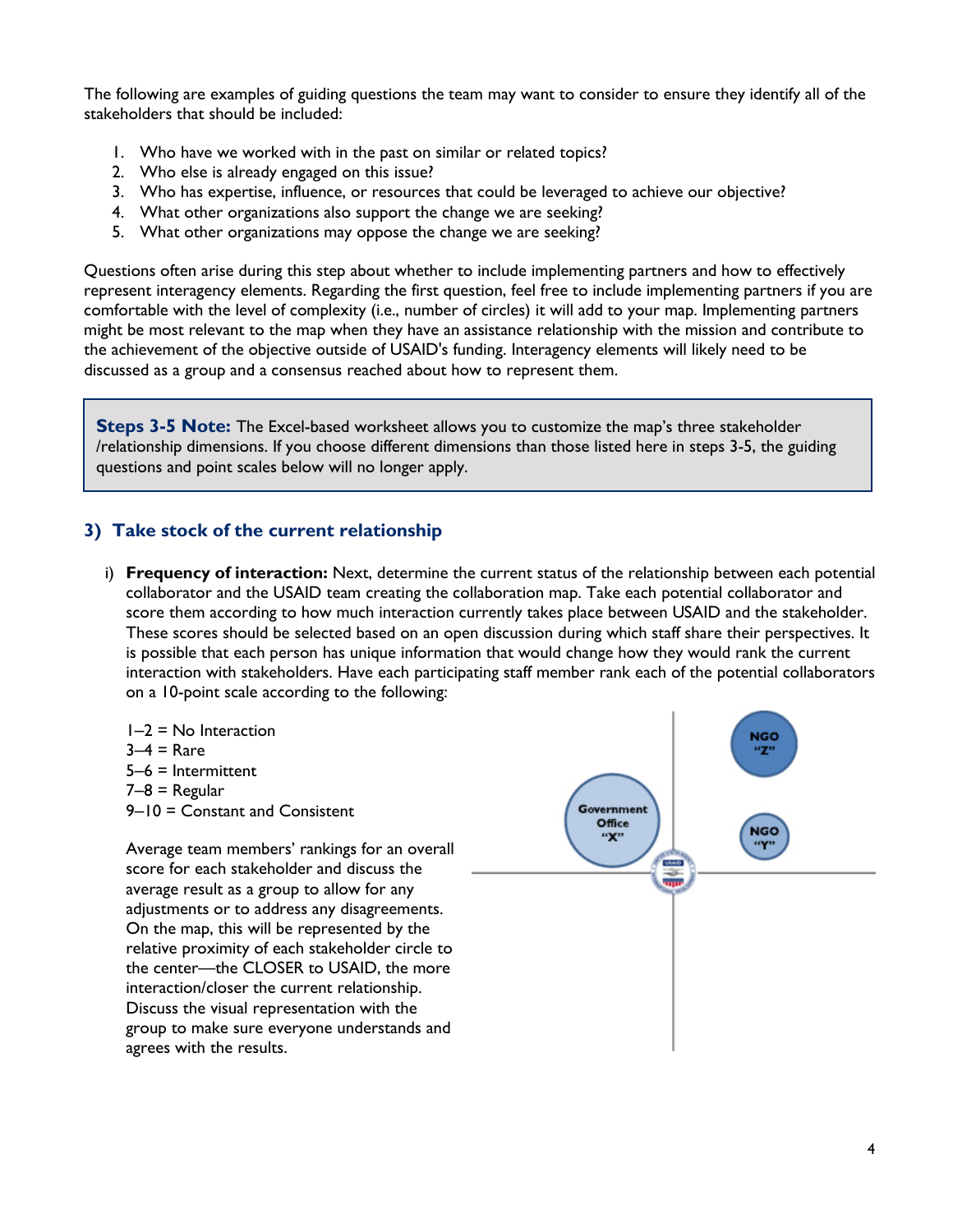- ii) **Interaction characteristics:** Next, for each potential collaborator, determine strength and quality of the relationship. As a team, discuss the following questions:
	- Who has the relationship with X?
	- Does the relationship rely on just one contact (at either USAID or the other stakeholder)? If that key person leaves on either end, does the circle (i.e., relationship) begin to move away from USAID?
	- How many people do we interact with at  $X$ ?
	- Are communication channels with X open and is communication frank and honest?

On the map, this will be represented by a line connecting the stakeholder's circle to USAID at the center. A SOLID line represents a strong relationship that could withstand staff turnover or political changes, and a DOTTED line represents a weak relationship that relies on only one main contact on either side or a potentially tenuous relationship.



**Please note:** In the Excel worksheet, the line that represent interaction characteristics are not automated and will need to be inserted manually with another program or drawn by hand if you wish to include them. If you do not choose to include lines, you can instead incorporate both the frequency and the quality of the interaction/relationship with each stakeholder when you determine your 1-10 ranking in a combined score that reflects '*Current Interaction/ Relationship Strength*'.

iii) **Financial exchange (Optional):** Finally, in some cases, there may be value in representing whether or not there is a financial element to the relationship between USAID and the stakeholder. If so, in what direction is the financial exchange? Is USAID providing funds to this actor, receiving funds from them, or jointly investing in programming?

On a hand-drawn map, this will be represented by the directional arrows on the line connecting the stakeholder circle to USAID. If there is no financial exchange, leave the line without arrows. If USAID is funding the stakeholder, add an arrow pointing toward the stakeholder's circle. If USAID is receiving funds from this stakeholder, add an arrow pointing toward USAID. If USAID is jointly investing in programming with the stakeholder, add arrows on both ends of the line.

**Please note:** Similar to the characteristic above, in the Excel worksheet, the arrows that represent financial exchange are not automated and will need to be inserted manually with another program or drawn by hand if you wish to include them.

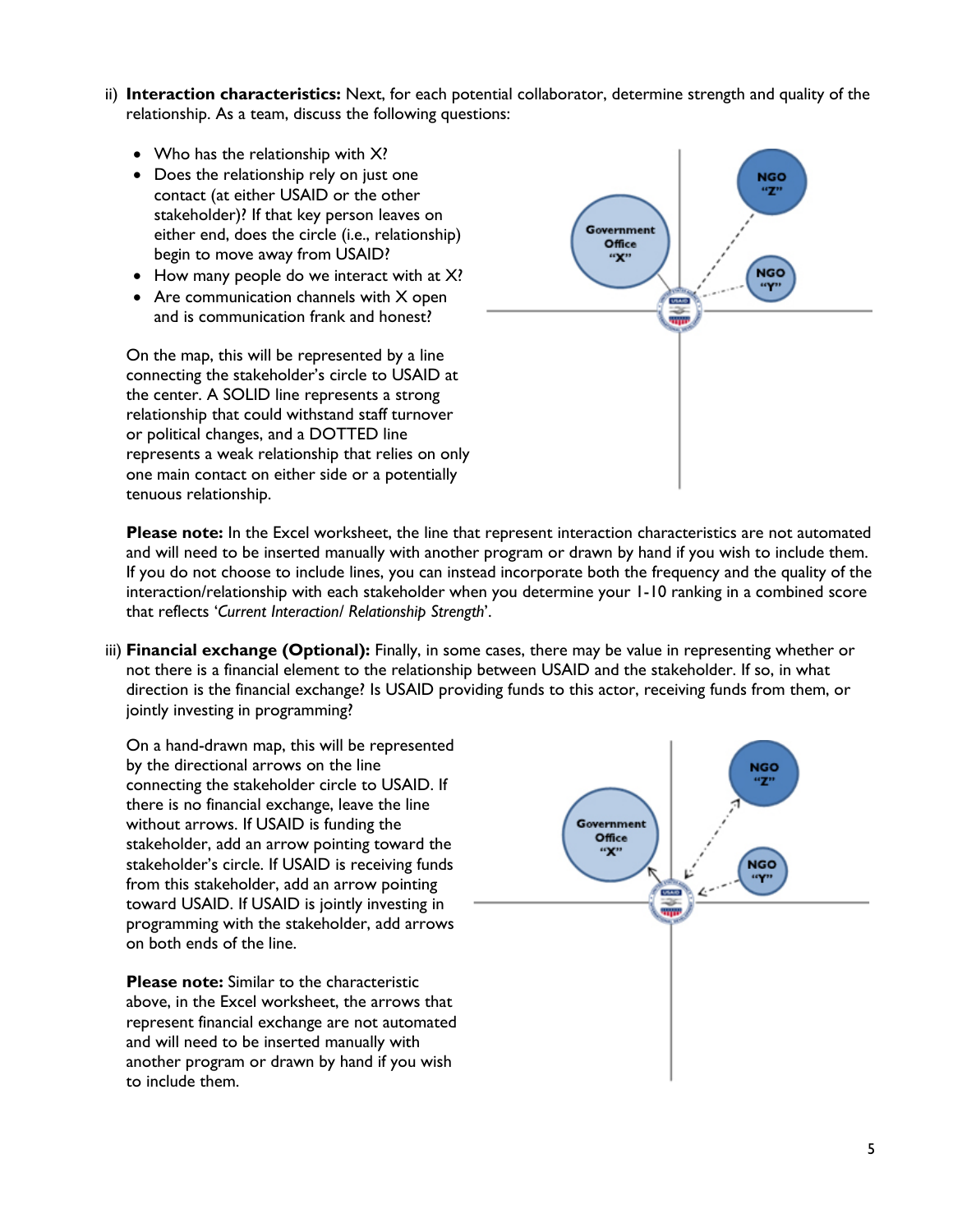## **4) Determine resource-based influence**

The next step is to provide a score for each potential collaborator or stakeholder according to the level of resource-based influence (financial and human) they have over the achievement of the objective. This influence is defined strictly in terms of direct resources, i.e., how much money, time, and staff this stakeholder already invests or potentially has to invest in the desired outcome.

There are two alternatives to determine how much resource-based influence each stakeholder has over the achievement of the objective:

- If actual resource-based data is available, use it in order to reduce subjectivity. If it is difficult to get figures, the team should provide their best estimate based on observable information. Clearly, it will not be possible to capture or assess all financial resources.
- Another option is to determine these scores through open discussion. Since certain team members might have more detailed knowledge about particular stakeholders, a discussion allows for these figures to be adjusted based on a collective understanding. This discussion will also help everyone better understand the stakeholders' "influence".

After either reviewing available figures and/or having a group discussion, each participating staff member will rank each of the potential collaborators on a 10-point scale: 1=low resource-based influence, 10=high resource-based influence. The facilitator then averages these rankings for an overall score for each stakeholder and lead a group discussion of the results to allow for any adjustments or to address any disagreements. **When deciding the level of rigor for quantifying this type of material influence, there is no universal answer. It is important to use a consistent system that makes sense to the team and everyone can agree on.**

Converting the numerical ranking to a visual helps to see the comparative resource-based influence of each actor—the LARGER the circle, the greater the stakeholder's resource-based influence on this particular objective. Discuss the visual representation with the group to make sure everyone understands and agrees with the results.

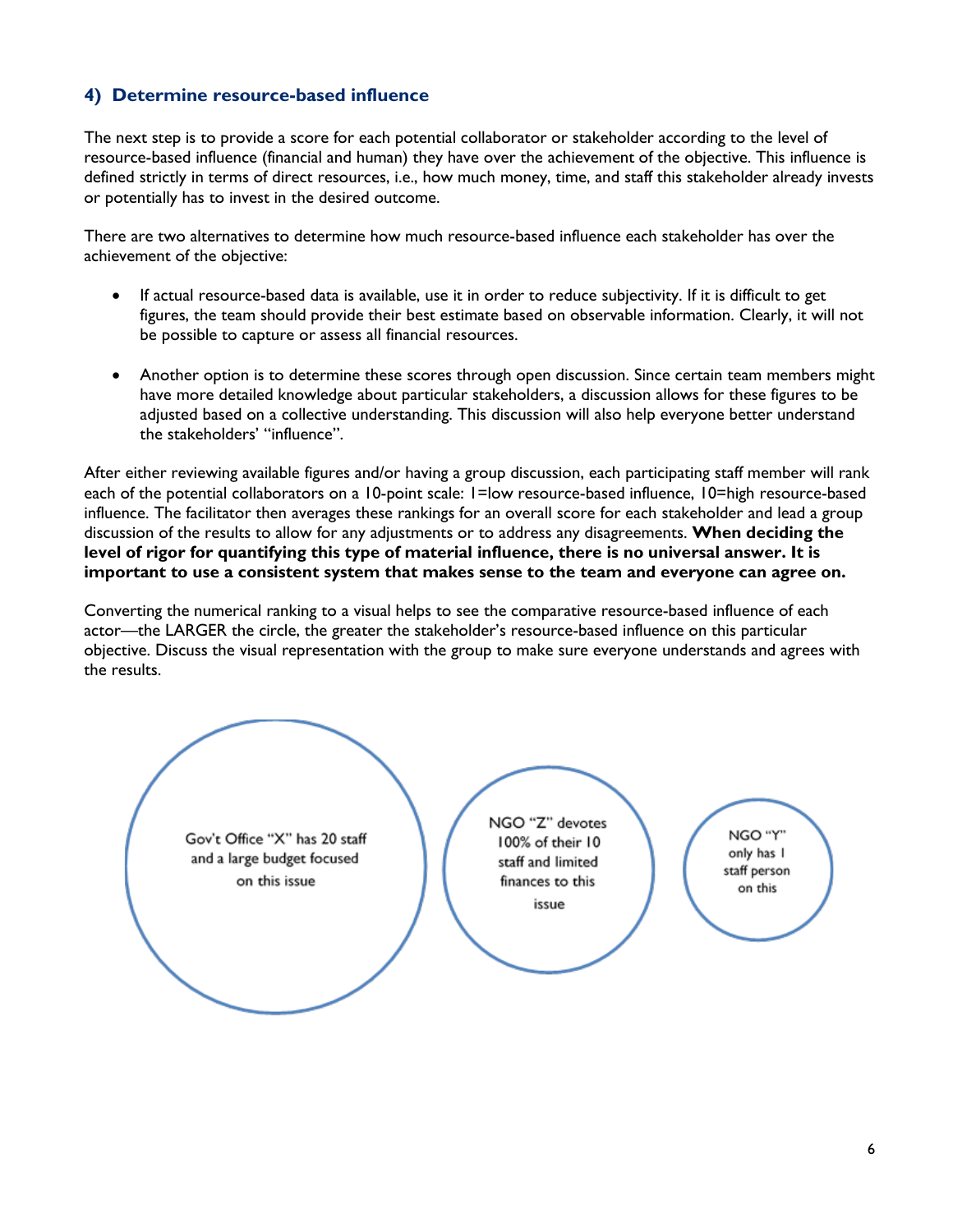## **5) Determine non-resource-based influence**

Next, take each potential collaborator and score them according to how much non-resource-based influence the stakeholder has over the achievement of the objective. Non-resource-based influence can include political power, traditional and/or social media voice, name recognition, membership size, access to other resources, leadership in key working groups, etc.

To determine how much non-resource-based influence the stakeholders hold over the achievement of the objective, first have an open discussion with the group to reach a joint definition of non-resource-based influence. After this discussion, each participant will rank each of the potential collaborators on a 10-point scale: 1=low, 10=high. Discuss the average results as a group after they are calculated to allow for any adjustments or to address any disagreements.

Take these rankings and average them for an overall score for each. On the map, this type of influence should be represented by the saturation/shade of the circle representing each stakeholder—the DARKER the circle, the more non-resource-based influence this stakeholder has on this particular objective. Discuss the visual representation with the group to make sure everyone understands and agrees with the results.



NGO "Z" is considered to be a thought leader on this topic and is often invited to give expert opinions

NGO "Z" has a popular newsletter on this topic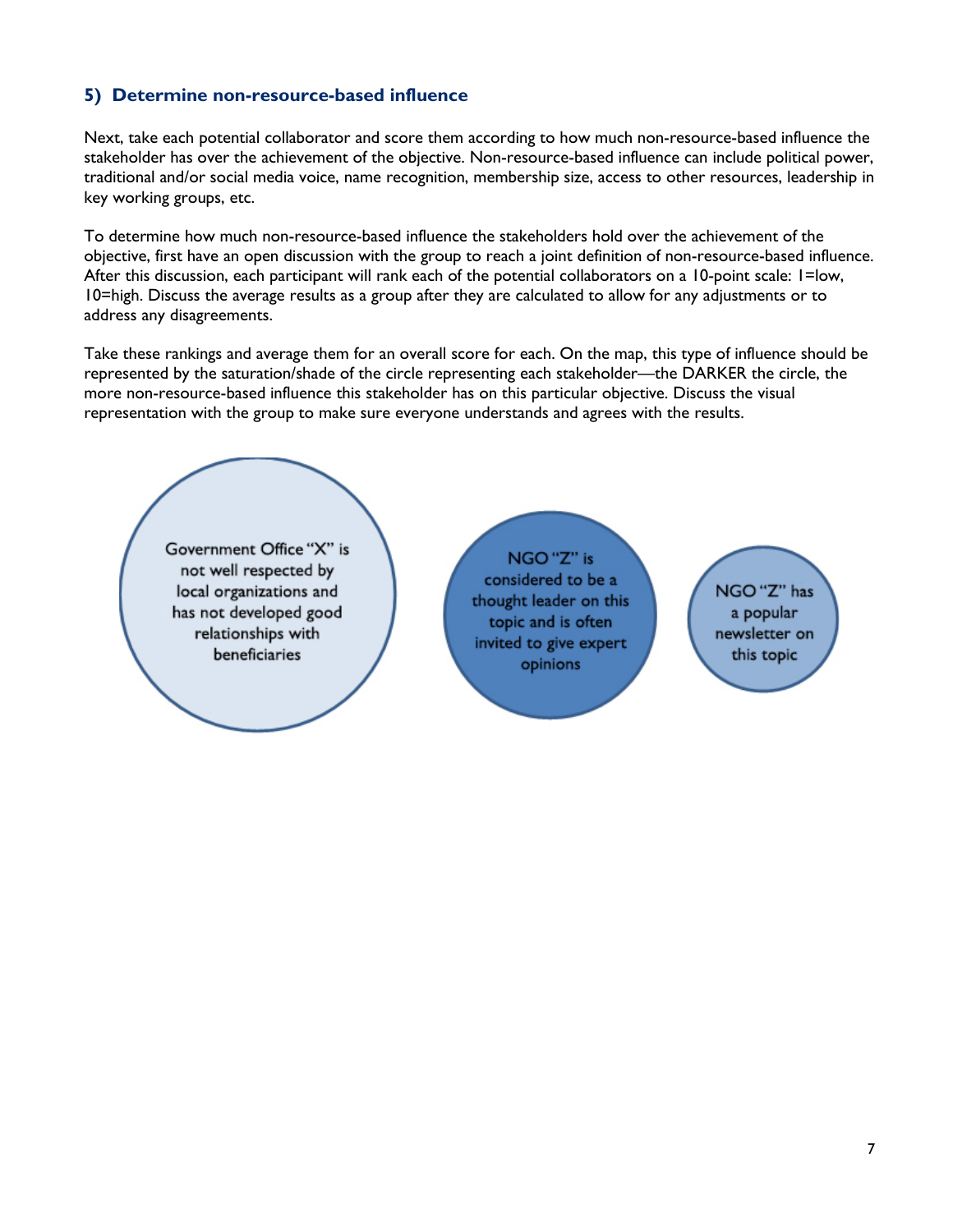## **6) Review and revise your collaboration map**

Draw or print out a draft version of the collaboration map developed by the team in steps 1-5. Allow staff to examine the visual representation of the current status of relationships. Make sure people understand what the map means and how to interpret it. Then, as a group, discuss each of these relationships. This discussion may prompt some adjustments in the way USAID approaches its interactions with each stakeholder, the manner in which staff time is prioritized, etc.

Ask the following questions, and make notes on the maps (such as with Post-its) to remind yourselves of the decisions made regarding the following:

- Do our relationships with these stakeholders need to be strengthened? Which ones? Either really big circles or really dark circles that are not close to USAID should be a big concern; these actors have a lot of influence and we are likely not interacting with them sufficiently.
	- If yes, indicate that this is a priority stakeholder by adding a glow around the circle to show that the relationship needs to be strengthened.
- How can relationships on the other mission teams be used to strengthen collaboration? Does another team have a stronger relationship with this stakeholder? Can we leverage our staff time to strengthen a relationship for more than one purpose?
	- $\checkmark$  To answer these questions, it would be helpful to look at collaboration maps from other DOs if they are available. This may not be the case unless this is a mission-wide exercise or if other teams have not done maps.
	- ✓ If a comparison of collaboration maps is possible, add notes identifying these linkages or leverage points with other USAID teams.
- Do we know anything now about future programming that may affect or shift the relationships that we will need to achieve our objective? What can we do now to anticipate those changes?
	- $\checkmark$  Record any observations on this point, and review them when updating your collaboration maps. These notes can serve as a reminder of the context and conversation which occurred when they were created.

# **CONCLUSION**

Plan to regularly revisit and update your collaboration map. This is a great tool to help rationalize and manage relationships and impacts over time as staff move, relationships evolve, and programs adapt. To get the most out of this exercise, the maps should be revisited and updated at critical points, such as in preparation for portfolio reviews.

This guidance document is a work in progress that we hope will improve as it is used by missions and partners. We welcome your feedback and input as you use this to create your own collaboration maps so that we can improve the instructions based on field experience. You can provide your feedback by posting comments on the resource page on either Learning Lab or ProgramNet or by contacting a member of the PPL/LER CLA team at [learning@usaid.gov.](mailto:learning@usaid.gov) We also welcome sharing of collaboration maps after they have been created so that others may use them as models.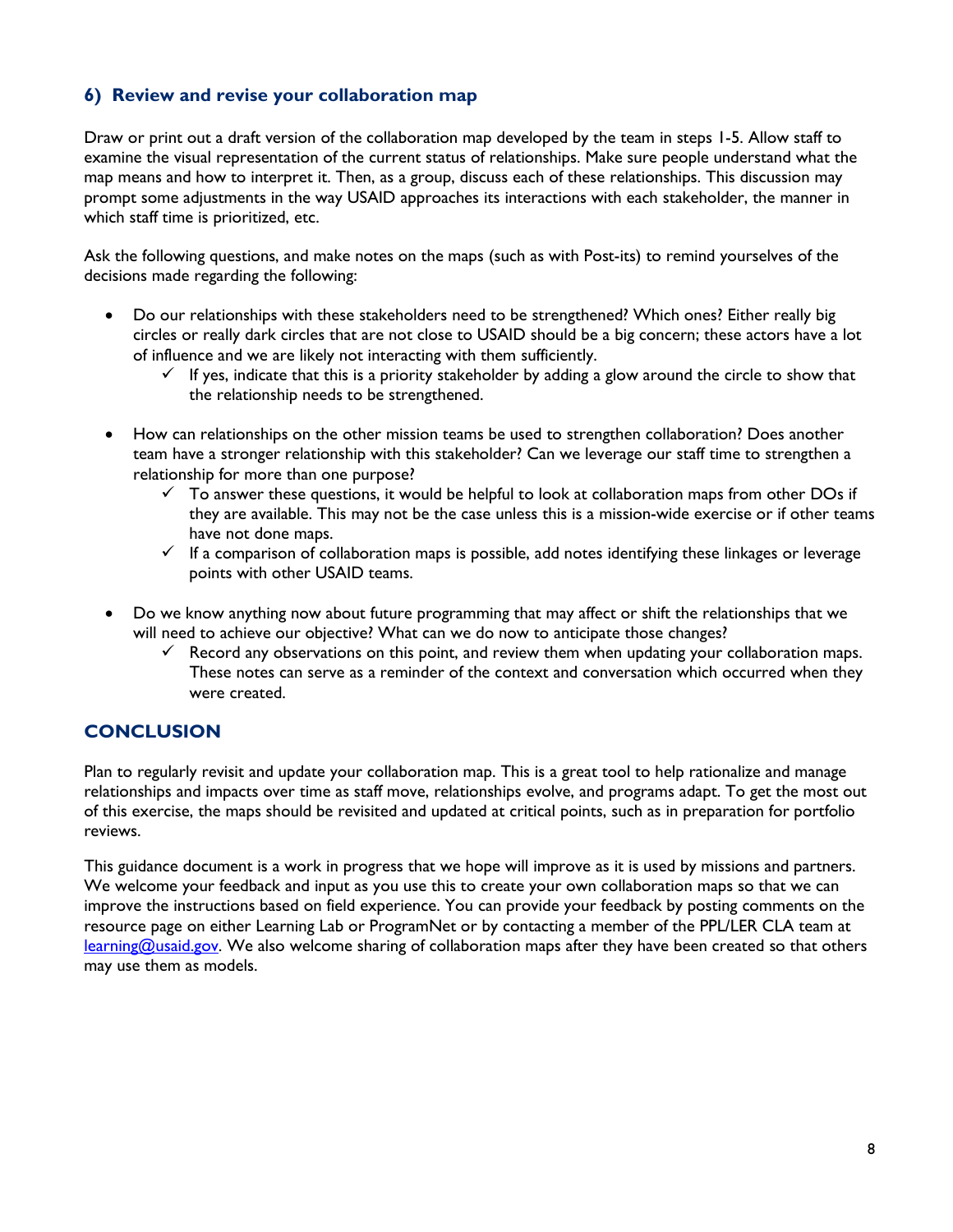# **ANNEX A: COLLABORATION MAPPING EXCEL WORKSHEET INSTRUCTIONS**

You can use the Collaboration Mapping Excel Worksheet offline by downloading from Learning Lab [\(http://usaidlearninglab.org/library/collaboration-mapping\)](http://usaidlearninglab.org/library/collaboration-mapping) and saving it to your computer. For the automated features to work properly, make sure you enable macros. As you input each stakeholder and their associated data on the Stakeholder Inputs tab, the collaboration map on that tab will automatically update. The instructions in this annex are also available from the Instructions tab within the Excel worksheet.

#### **Step 1: Title and Logo**

Give your map a title by filling out the *'Title'* field. That title will automatically appear on your map.

If you would like to use a logo different from the default USAID logo, click on the logo, and on the *'Chart Tools/Format'* menu tab, select the *'Shape Fill'* option from the Shape Styles area. Choose the *'Picture'* option near the bottom of the Shape Fill drop-down menu and browse for the image file you would like to use instead. It will be cropped to a circle the same size as the default USAID logo.

#### **Step 2: Organization Categories**

In the worksheet section marked *'Organization Quadrant Setup,'* type the four types of organizations in the *'Name'* column, replacing the I, II, III, and IV. This could be U.S. Government, Host Country Institutions, Implementing Partners, Academic/Civil Society, Other Donors, etc., depending on the nature of your collaboration map. If you want them to appear in particular quadrants on the map, align your labels with the *'Location'* column (Upper Right, Upper Left, etc.). Once you identify the labels for the organizational type quadrants, these will appear on the drop-down menu in the collaboration mapping template below in the *'Type of Organization'* column.

#### **Step 3: Stakeholder/Relationship Dimensions**

In the worksheet section marked '*Stakeholder/Relationship Dimensions*,' you can customize the map from the default dimensions of strength of interaction, and resource- and non-resource-based influence. Replace the default labels to change the type of information you wish to capture. For example, for a communications initiative, you might want to identify stakeholders' current understanding/awareness of an issue. For a change management initiative, you can consider capturing the level of impact the change could have on the stakeholder.

#### **Step 4: Stakeholders**

In the collaboration mapping template section, list your stakeholders in the *'Stakeholder Name'* column.

This name will be automatically copied to the *'Custom Data Label'* column and serve as the stakeholder's circle label in your collaboration map. If you would like to use a shortened name or acronym in your collaboration map, you can simply type the custom label you prefer in the *'Custom Data Label'* column.

## **Step 5: Quadrant Placement**

For each stakeholder you have listed, identify which *'Type of Organization'* best fits them in the next column. Double-click on the cell (or click the small arrow button to the right of the cell) to show the drop-down menu of labels you chose in step 2. By selecting one of the four options, the circle for the stakeholder will be placed in the appropriate quadrant of your map.

#### **Step 6-8: Stakeholder/Relationship Dimension Information**

For each of the three stakeholder/relationship dimensions you chose in Step 3, provide a numeric determination of the value on a scale of 1-10 for each stakeholder.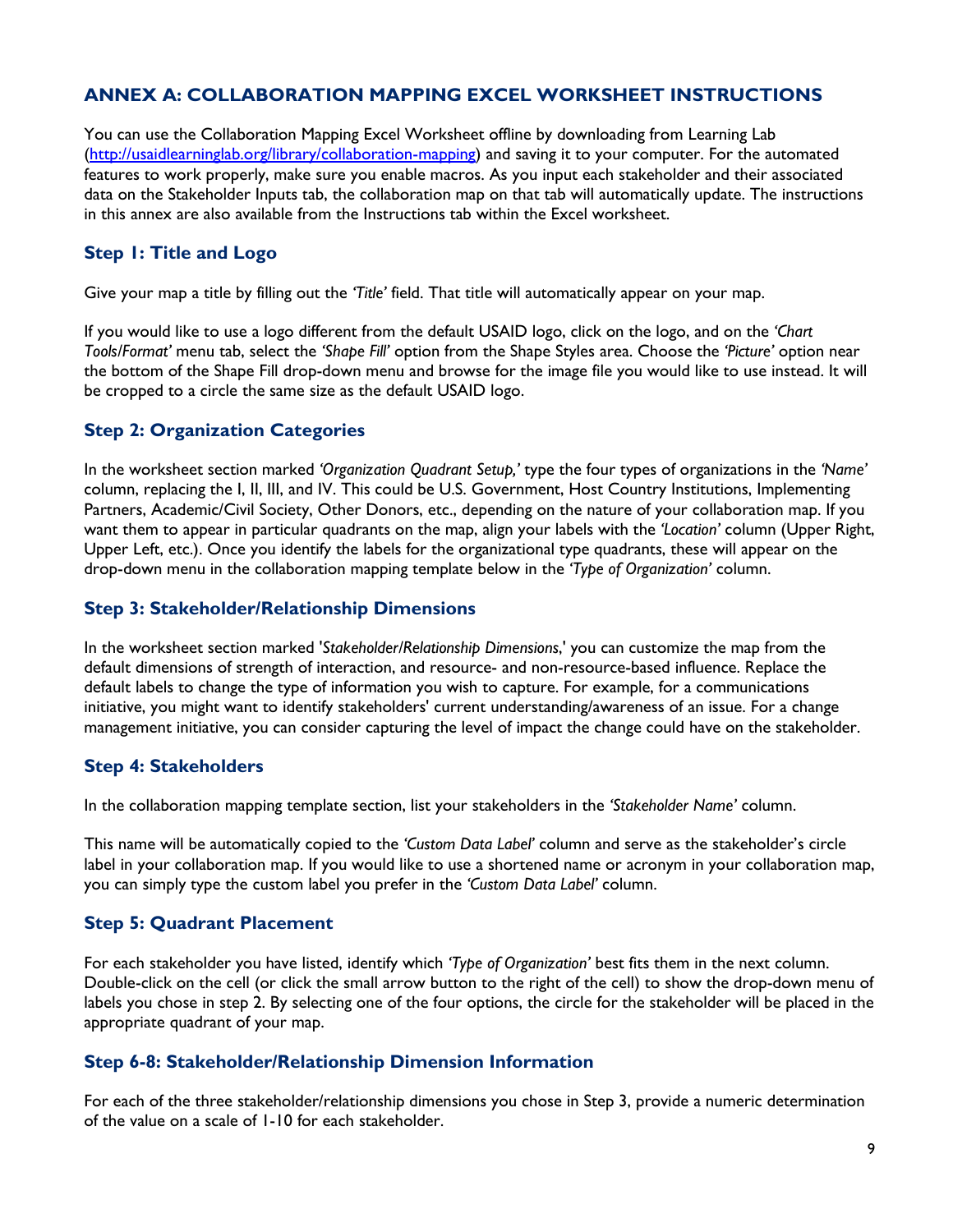- **Dimension 1** (*Default: Current Interaction/Relationship Strength*): This will determine the circle's proximity to the center of the map. The higher the number, the closer the circle will be to the center.
- **Dimension 2** (*Default: Resource-based Influence*): This will determine the circle's relative size. The higher the number, the larger the circle.
- **Dimension 3** (*Default: Non-resource-based Influence*): This will determine how light or dark the circle color is. The higher the number, the darker the circle's color fill.

*Please note:* The lines/arrows between the stakeholder circles described in the Facilitation Guide (page 6) are not automated and will need to be inserted manually with another program or drawn by hand if you wish to include them. For example, to use another program, copy and paste your completed collaboration map into a Word document or PowerPoint presentation slide and use the insert function to add your lines/arrows.

#### **Step 9: Priority**

By selecting the checkbox in the *'Priority'* column, you can indicate if a particular stakeholder is a priority for collaboration based on the strength of current interaction, resource-based influence, and non-resource-based influence. This will be indicated by a glow effect around the circle.

#### **Step 10: Relative Positioning**

Due to relative size and random placement of the circles, they may occasionally overlap one other. You can reorder a circle by clicking on its cell in the '*Custom Data Label'* column and then clicking the *'To Top'* or *'To Bottom'* buttons. The *'Reset Order'* button will reset the layer order to the default with the stakeholders' circles displayed from bottom to top in the order than are entered into the table (e.g., Stakeholder #1 is the bottommost circle).

You can also adjust a circle's position within its quadrant without changing the value of its *'Current Interaction/Relationship Strength'* by using the *'Adjust Position'* sliders. This might be useful if you want to indicate that a particular stakeholder is closer to one neighboring quadrant than other. For example, if an NGO has very close ties with local universities, its circle would be in the NGO quadrant, but you can move it relatively closer to the adjacent Academia quadrant.

You can also use the *'Adjust Position'* sliders to move stakeholders closer or farther apart from one another to give a more accurate picture of the overall stakeholder relationships rather than simply their relationship to the center. Moving the slider to the right adjusts the circle clockwise; to the left adjusts the circle counterclockwise. The *'Clear'* button will reset all of the sliders to the beginning of each quadrant when adjusting it clockwise (all the way to the right on the slider). The *'Randomize'* button will assign random values to each circle's position, which can then be refined using the individual sliders.

The offset controls in the *'Logo Size and Offset'* box under the map allow you to adjust the proximity to the central logo and the stakeholder circles. Use this to increase the distance between the central logo and stakeholder circles that have a high relationship strength (closer to the circle) and/or high financial influence (larger circle) and would otherwise overlap with the central logo.

Similarly, the *'Axis Scale'* options under the map allow you to adjust the axis value for the quadrants. This allows for customization when there are stakeholders with low relationship strength (further from the central logo) and their circles would be cut off the map. Press '*increase'* to bring the stakeholder circles relatively closer to the central logo. Conversely, if you would like to increase the distance between the circles and spread them out further from the central logo, press '*decrease*.'

The relative scale of the circles to one another and the map overall can also be adjusted with the '*Circle Scale*' option below the map or on the Configuration tab.